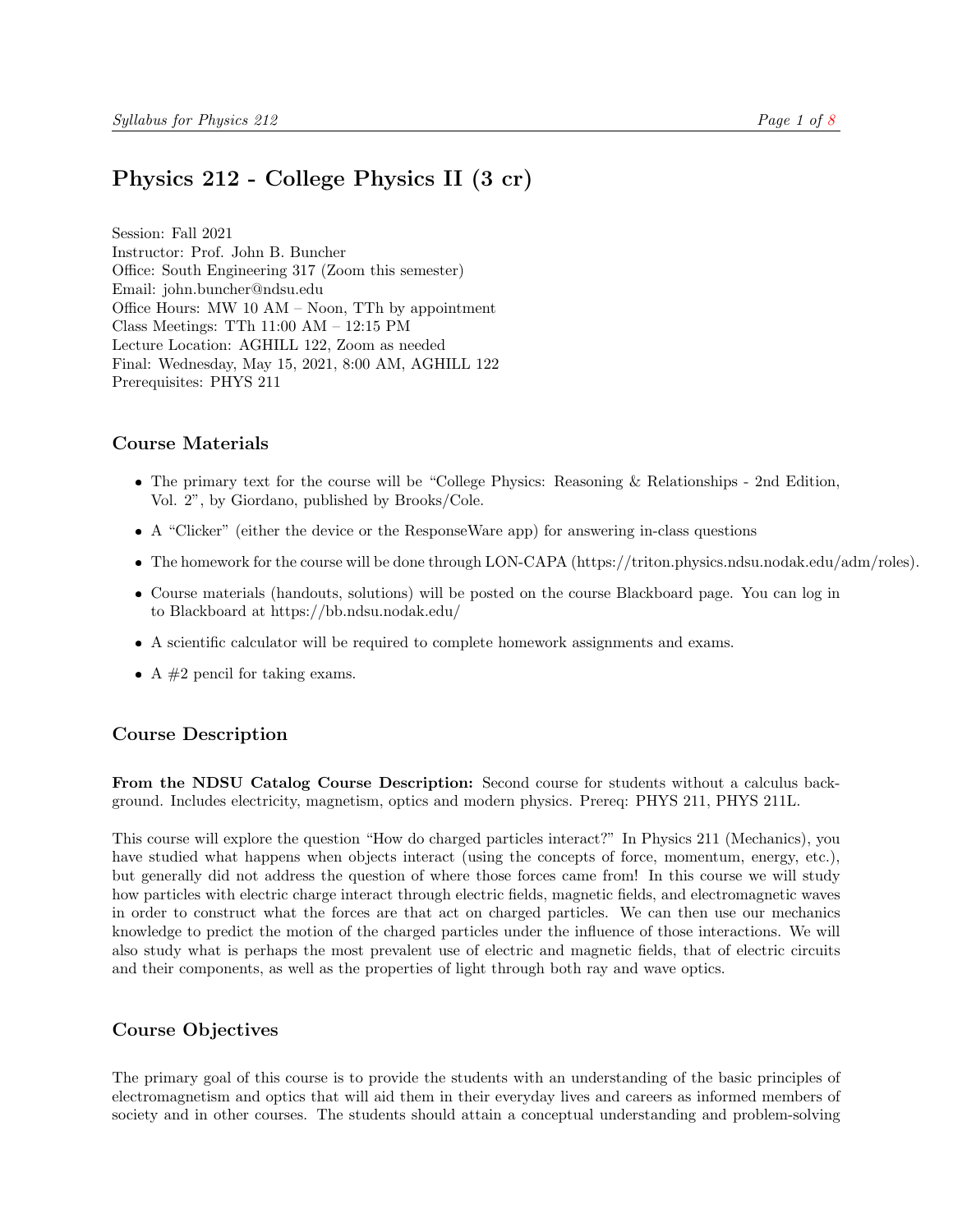ability such that they can readily apply their knowledge to novel problems and situations. Specifically, students shall be able to:

- Reason qualitatively & quantitatively about the electric and magnetic forces that charges exert on each other, using a few foundational principles.
- Apply laws of energy conservation and charge conservation to simple electric circuits, and be able to predict the short- and long-term behavior of the circuit.
- Apply optics principles to predict properties of image formation using mirrors and lenses.

## Course Policies

#### Grades

Your final grade will be determined according to the following weights and cutoffs:

| Clicker Questions | $5\%$                              |        | 88 %      |
|-------------------|------------------------------------|--------|-----------|
| Reading Quizzes   | 5%                                 | B      | 78 %      |
| Weekly Homework   | $25\%$                             | $\cap$ | 68 %      |
| Exams             | $20\%$ each (3 exams, drop lowest) |        | 58 %      |
| Final             | $25\%$                             |        | $< 58~\%$ |

Your LOWEST score of the THREE MIDTERM EXAMS will be DROPPED. I reserve the right to lower the grade cutoffs listed above, however they will not be raised.

Note that exams make up 65% of your final score! It is crucial that you prepare and study accordingly.

If you participate in 85% of all clicker questions, you will receive the full 5%. Clicker questions are NOT graded for correctness.

#### Homework

We will use the LON-CAPA on-line homework system for assignments this semester. Each week will have (roughly) 1-2 on-line Reading Quizzes and one on-line Weekly Homework due. Additionally, you are expected to read the assigned sections of the text and work any suggested problems *before* class so that you are prepared to ask and answer questions in lecture.

Late Policy: Late assignments will normally be given zero credit. Official exceptions will be accepted (documented illness, family emergency, official university function, etc.).

#### Out of Class Time

The university defines that a student with adequate preparation should spend 3 hours per credit on the course each week in order to earn an average grade in the course. You should aim higher than "average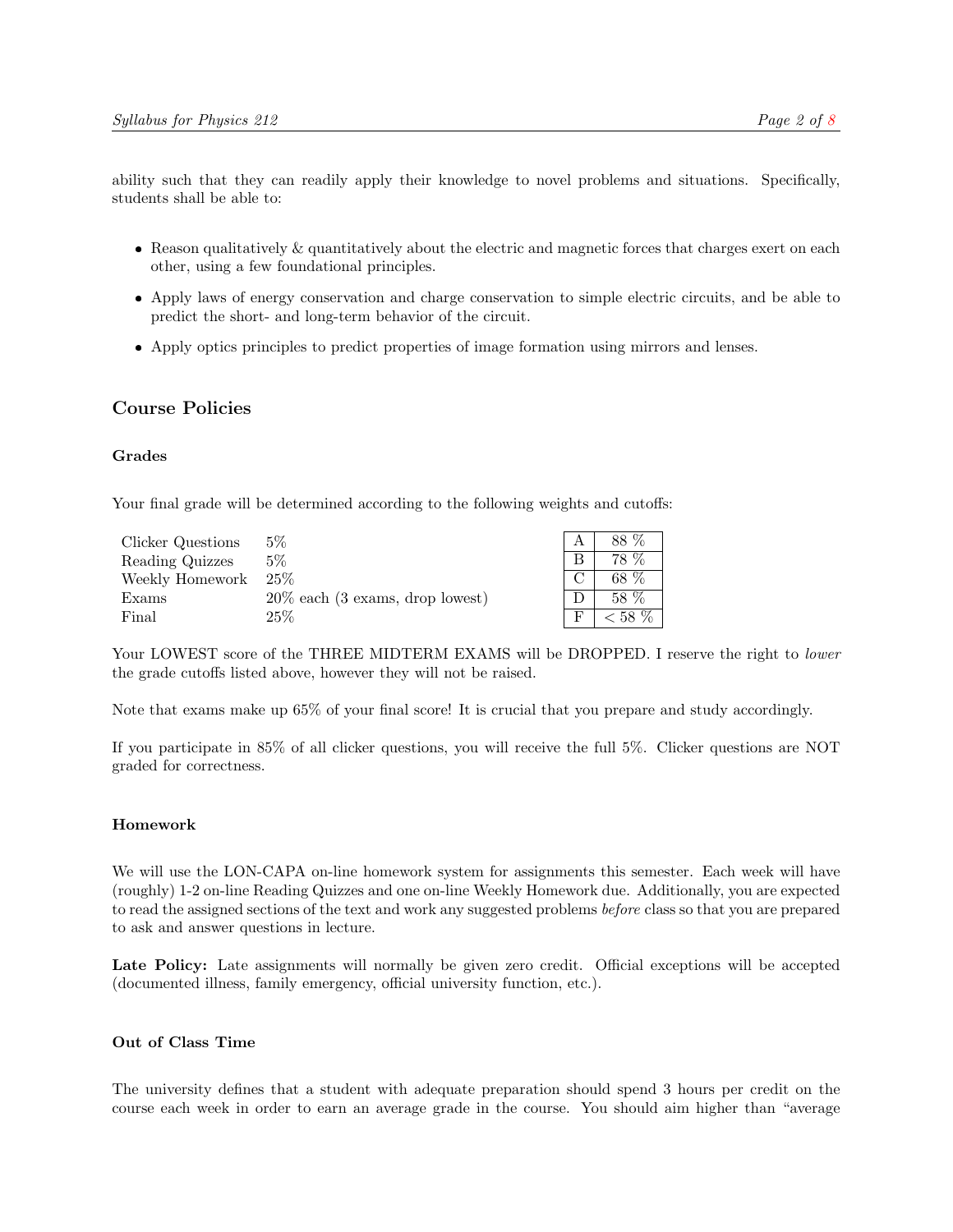student, average grade", so expect to spend more than 6.5 hours per week (3 hours per credit times 3 credits minus three 50 minute lectures) on this course each week outside of class.

#### Attendance & Participation

According to [NDSU Policy 333](#page-0-0) [www.ndsu.edu/fileadmin/policy/333.pdf,](#page-0-0) attendance in classes is expected. Veterans and student service members with special circumstances or who are activated are encouraged to notify the instructor as soon as possible and are encouraged to provide Activation Orders.

To succeed in this course it is crucial that you attend the lecture and prepare accordingly. In order to receive the the most out of lecture, you must arrive on-time and be prepared for that day's class. Preparation includes (but is not limited to):

- Reading the assigned sections of the text
- Providing feedback in the on-line reading quizzes
- Working the assigned problems
- Bringing the text and any posted lecture slides to class

Additionally, when the class is asked a question (or asked to do something in groups), you are to make every effort to come up with an answer. In-class questions are designed to get you to think, so when answering do not worry about getting the wrong answer, if you knew everything already you would not need to enroll in the course!

#### Labs

The laboratory companion to this class is considered a separate course. Students taking the lecture are not required to enroll in the lab course. The first meetings of PHYS 212L will be held the week of August 30th.

#### Exams

Exams will be closed-book and taken during lecture. You are not allowed to work with other students on the exams. Any topic covered in class, the reading assignments, or the homeworks may appear on the exam. Details of the format of the exams will be covered closer to the exam time.

Missed Exam Policy: Missed exams will normally be given zero credit. Only official exceptions will be accepted (documented illness, family emergency, official university function, etc.).

#### Office Hours

You are highly encouraged to make use of Office Hours (listed on the front of the syllabus). Office Hour times may change as the semester progresses, and you will be notified if they do. If you need to meet outside of those times, email me and we should be able to work something out. During office hours, we can discuss anything that you wish (homework, grading, concepts, exams, topics of interest, etc.)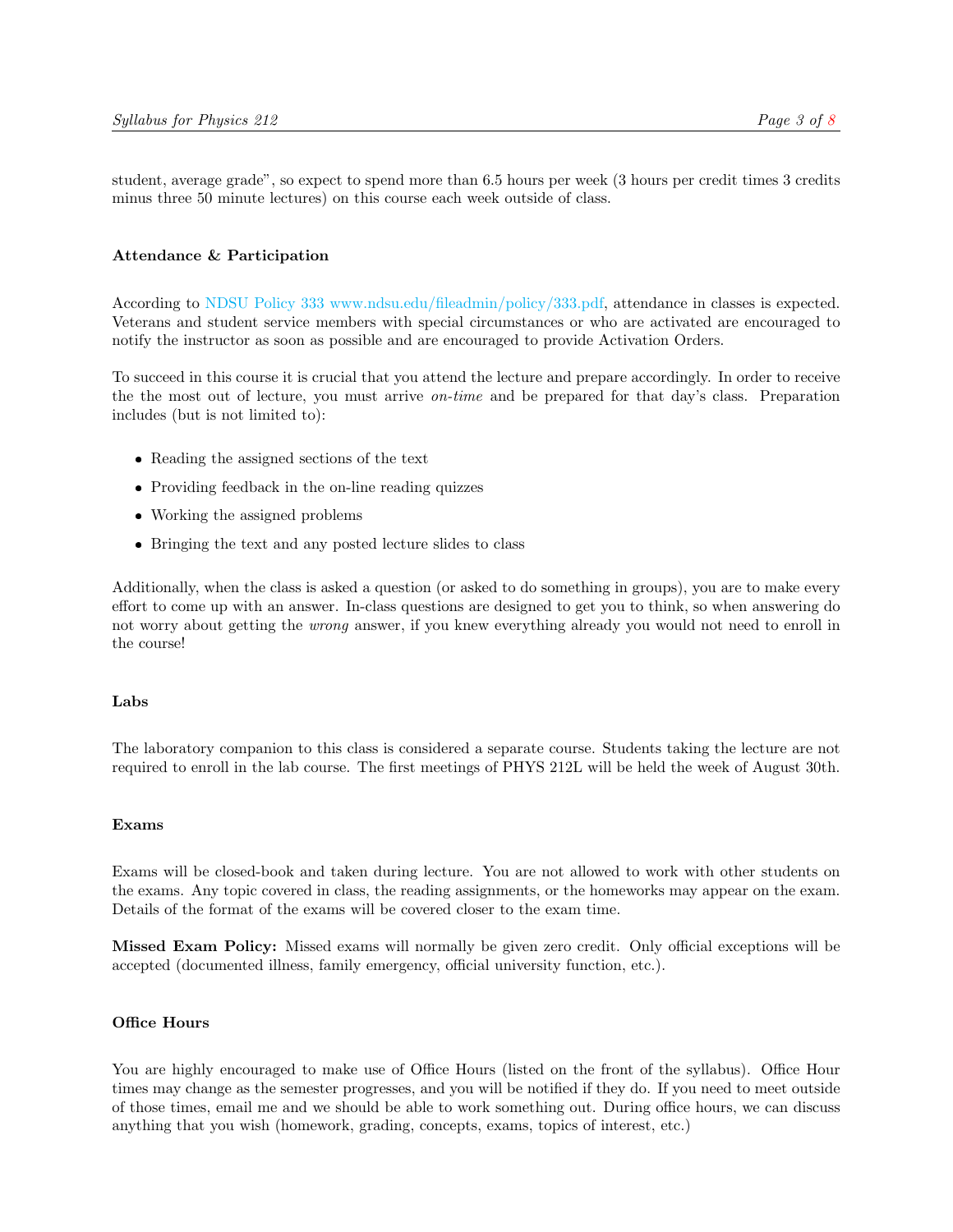#### Accommodations

Any students with disabilities or other special needs, who need special accommodations in this course, are invited to share these concerns or requests with the instructor and contact the [Disability Services Office](http://www.ndsu.edu/disabilityservices) [http://www.ndsu.edu/disabilityservices/](http://www.ndsu.edu/disabilityservices) as soon as possible.

# Feedback

If you have any concerns about the course or suggestions on how it may improve, please let me know! I am happy to consider and implement student suggestions, and I have had success implementing such suggestions in previous courses.

# On Academic Dishonesty

The academic community is operated on the basis of honesty, integrity, and fair play. [NDSU Policy 335:](http://www.ndsu.edu/fileadmin/policy/335.pdf) [Code](http://www.ndsu.edu/fileadmin/policy/335.pdf) [of Academic Responsibility and Conduct](http://www.ndsu.edu/fileadmin/policy/335.pdf) applies to cases in which cheating, plagiarism, or other academic misconduct have occurred in an instructional context. Students found guilty of academic misconduct are subject to penalties, up to and possibly including suspension and/or expulsion. Student academic misconduct records are maintained by the [Office of Registration and Records.](http://www.ndsu.edu/registrar) Informational resources about academic honesty for students and instructional staff members can be found at [www.ndsu.edu/academichonesty.](#page-0-0)

You are highly encouraged to work with your fellow students, and to seek out their assistance or the assistance of the instructor, in all of your studies. Working with another person is highly beneficial for both people when there is a healthy working relationship. However, whatever you turn in must be your own work and words. Copying someone else's work and turning it in as your own is a case of academic dishonesty. While we are using LON-CAPA for the homework this semester, the answers you enter still need to represent your own work. You are not permitted to collaborate with anyone else on exams.

If you have any questions about what constitutes academic dishonesty it is your responsibility to ask before the assignment is due.

# Need Additional Help?

If you would like additional help outside of office hours, then you are in luck! Free individual drop-in tutoring is available in the Physics Department tutor room (South Engineering 322) and from NDSU's ACE program (http://www.ndsu.edu/studentsuccess/tutoring schedule/). I will post the Physics Department tutor room hours as soon as they are available. Please use one of the tutoring resources if you have a large number of questions.

# Advice

Here are some helpful tips for success in the course, from my own personal experience and suggestions of other professors.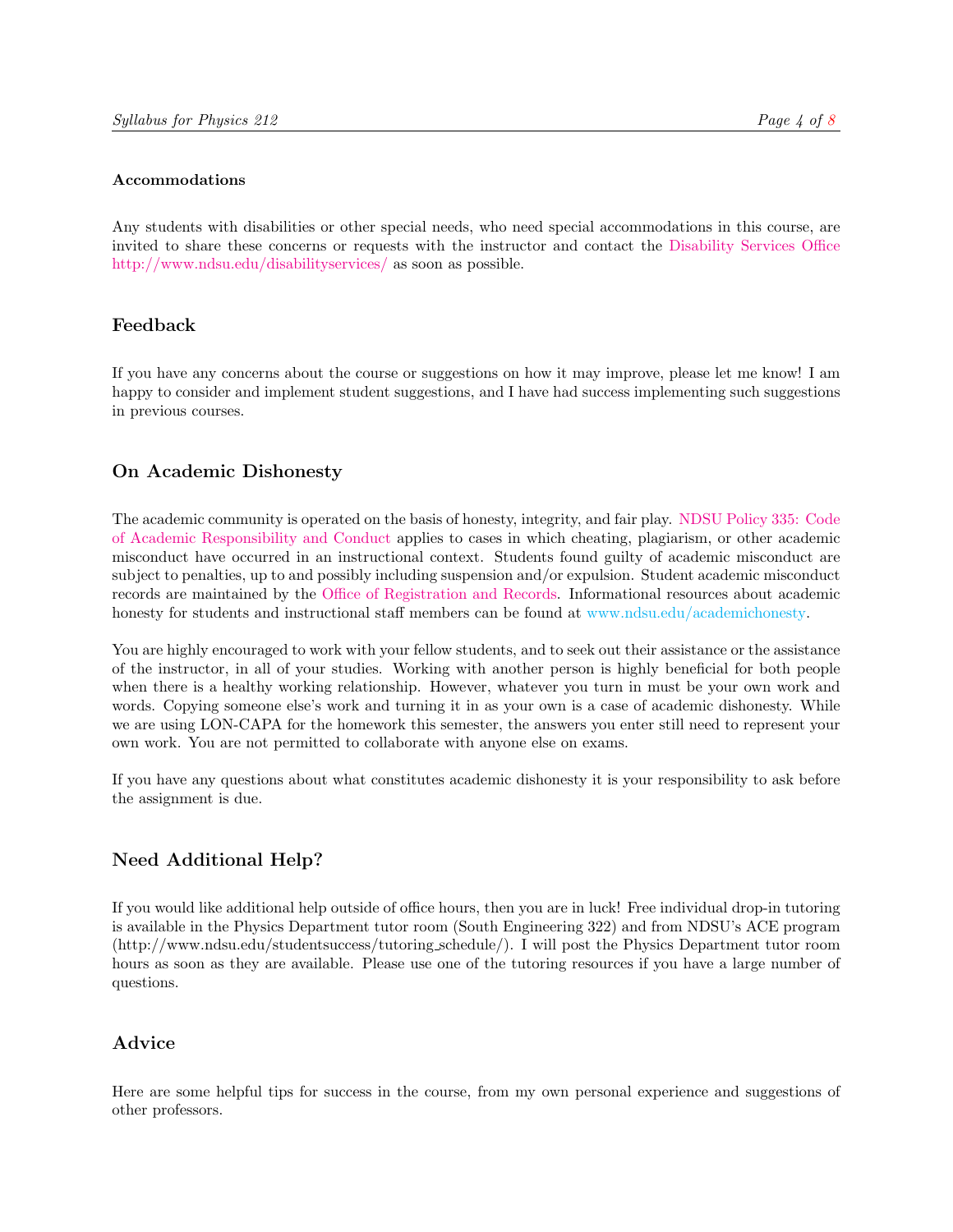- 1. Work every day: It is crucial that you keep up with the material and to develop your conceptual understanding. Working a little bit every day will get you much farther that working for a long time once a week or so. You will often need to read the problems, think about them, and then come back to them later once you've had a chance to reflect on them.
- 2. Practice: Physics cannot be learned simply by reading, attending lecture, and memorizing the pages of your physics text. The single best way to learn physics is to  $d\sigma$  it, by practicing via the in-class exercises, lab work, homework, the workbook, etc. This will help get you ready for the exams!
- 3. Ask for Help: Help is available through me via my office hours (or by appointment, or by email), drop-in departmental tutoring, your fellow students, and private tutoring.
- 4. Read Before Lecture:. That way, you're seeing the material for the second time, and are much better prepared to ask questions on things you're having trouble understanding.
- 5. Read Critically: Ask questions and take notes! If something is not clear, make a note of it so you can ask in class. You should also be working through steps done (or omitted) in class and the text. As a friend of mine once said; "The exam will NOT ask if you agree with our solution, but will ask you to come up with your OWN solution."
- 6. Use Time Effectively: If you've been stuck on one problem for 30 minutes, switch to another one (which may cause you to think about the troublesome one in a different way), or seek assistance. That being said, do not despair if it is not obvious what to do after 5 minutes of thinking. These problems will require some extra thought.
- 7. Don't Panic: Physics is challenging. Like anything else worthwhile, it will take practice and perseverance to succeed, but the rewards of understanding how the universe works at a deeper level are well worth it.

# COVID-19 Specifics

This section of the syllabus contains information that is not part of my normal syllabus, pertaining to the circumstances around COVID-19.

# Communication

- The primary method of communcation will be through your official NDSU email address. This should be checked frequently (a few times per day).
- I will maintain a course web page via Blackboard. This is where any lecture recordings, PDFs of any lecture slides, assignments, etc., will be posted. Emails you receive will also show up here under "Announcements".
- The *intended* mode of lecture delivery is in-person. Given the current reality of COVID, that may not be possible for the entire semester given local case and positivity rates. Additionally, masks are required in the classroom. If you do not have one (or it is not worn properly, or not properly fitting), you will be asked to leave. I may move lecture online if there is non-compliance.
- I will have scheduled office hours via Zoom, please feel free to drop by without an appointment, or to make an appointment if the regularly-scheduled hours conflict with your schedule!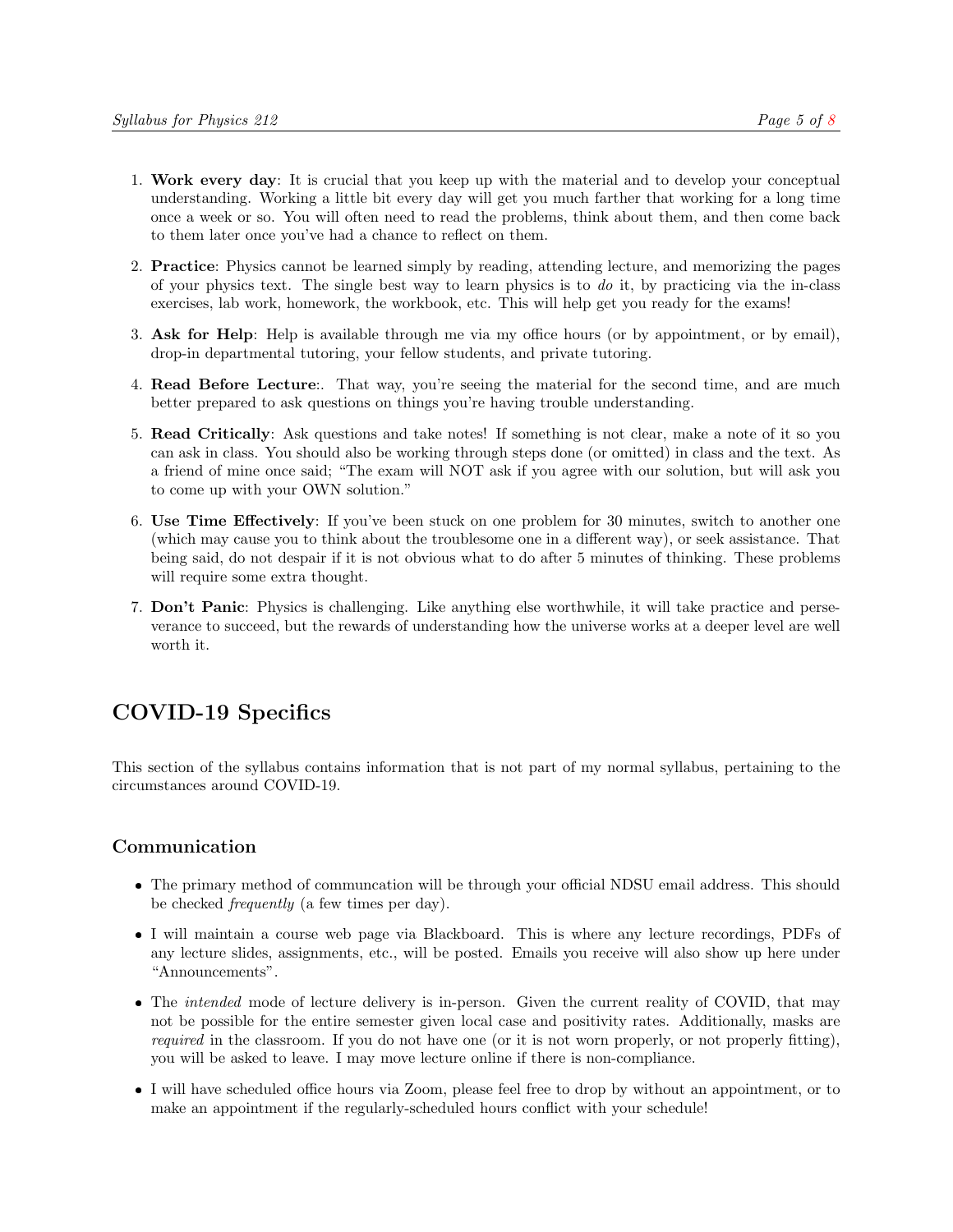# Health and Safety Expectations

- NDSU REQUIRES students to wear face coverings in classrooms. Remember, wearing a face covering is intended primarily to protect others in case you are infected but do not show symptoms. Thus, it is not a "personal choice" to wear a mask.
- You must properly wear a face covering (covering both the mouth and nose) for the entirety of class.
- In accordance with this, food and drink are NOT allowed in the classroom.
- If you fail to properly wear a face covering, you will be asked to leave the classroom, and you will be referred to the Dean of Students Office for disciplinary action as needed.
- Students who cannot wear a face covering due to a medical condition or disability may seek accommodation through Disability Services (701)-231-8463; [https://www.ndsu.edu/disabilityservices/\).](https://www.ndsu.edu/disabilityservices/)
- Disinfecting supplies are provided for you to disinfect your learning space. You may also use your own disinfecting supplies.
- Students should observe social distancing guidelines whenever possible. Students should avoid congregating around instructional space entrances before or after class. Students should exit the instructional space immediately after the end of class to ensure social distancing and allow for the persons attending the next scheduled class to enter the classroom.
- In accordance with [NDSU Policy 601,](https://www.ndsu.edu/fileadmin/policy/601.pdf) failure to comply with instructions, including this syllabus, may be handled according to the Code of Student Conduct resolution process and may result in disciplinary sanctions.

# Attendance Expectations

- Students are expected to attend every class and remain in class for the duration of the session when it is safe to do so in accordance with NDSU guidance regarding COVID-19.
- In this course students should participate in the course mostly synchronously, whether that is in the physical classroom or virtually through Zoom.
- While the participation policy for this course is outlined in the main syllabus, please note that I will try to be flexible regarding deadlines for students who are experiencing illness or other challenges related to COVID-19. Please contact me as early as possible if you think you may not be able to complete an assignment or participate in the course due to illness.
- Do NOT come to class if you are sick (cold, flu, allergies, COVID). Even for something like "allergies", other students will have heightened anxiety around you. You can view the lectures remotely and ask any questions you have on Zoom.

If you are ill,

- If you are unable to attend class at the regularly scheduled time due to illness, contact me for alternate arrangements, including recordings of class sessions and assignments as well as accommodations and extensions as needed.
- Do NOT come to class if you are sick. Please protect your health and the health of others by staying home and participate in class remotely. For information on COVID-19, symptoms, testing, and steps to stay healthy see [https://www.ndsu.edu/studenthealthservice/covid](https://www.ndsu.edu/studenthealthservice/covid_19/) 19/.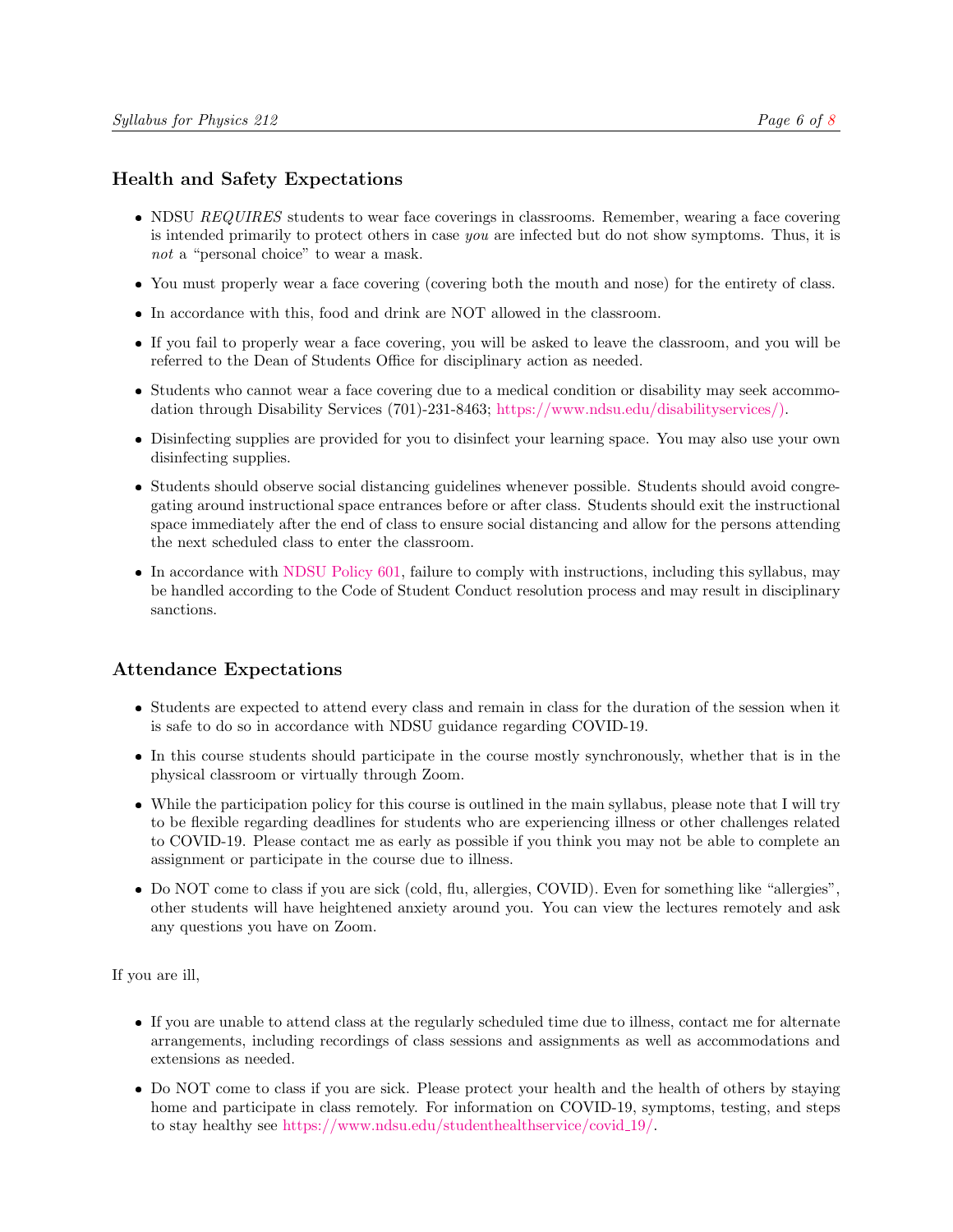- Do not come to class if you have been exposed to individuals who tested positive for COVID-19 and/or you have been notified to self-quarantine due to exposure.
- If you are absent from class as a result of a COVID-19 diagnosis or quarantine, the decision for approval of all absences and missed work is determined by the course instructor. As instructor, I will do the following to help you make progress in the course:
	- You will be able to participate in class remotely.
	- You will be able to submit assignments remotely.
	- I will be flexible with deadlines.
	- Other remote learning options will be determined on a case-by-case basis.

#### Assignment Submission

All assignments will be submitted electronically through LON-CAPA.

# Additional Resources for Students

It is normal to feel overwhelmed at the best of times, but especially now. As a member of the NDSU community, resources are available for you should you need help in dealing with adverse reactions to things happening in the world today. A variety of resources are listed below:

For students on campus and remotely (telehealth):

Counseling Services: 701-231-7671; <https://www.ndsu.edu/counseling/> Disability Services: 701-231-8463; <https://www.ndsu.edu/disabilityservices/> Student Health Service: 701-231-7331; <https://www.ndsu.edu/studenthealthservice/> Dean of Students Office: 701-231-7701; <https://www.ndsu.edu/deanofstudents/>

In a crisis or emergency situation: Call University Police: 701-231-8998 Call 9-1-1 Go to a Hospital Emergency Room Go to Prairie St. Johns for a Needs Assessment: 701-476-7216 (510 4th St. S.) Call the FirstLink Help Line: 1-800-273- TALK (8255) or 2-1-1 Call Rape and Abuse Crisis Center: 701-293-7273

## Course Schedule

The following schedule is tentative, and I reserve the right to change it to benefit student learning as the semester progresses. If the exam dates need to be changed, I will notify you at least one week ahead of the new exam date.